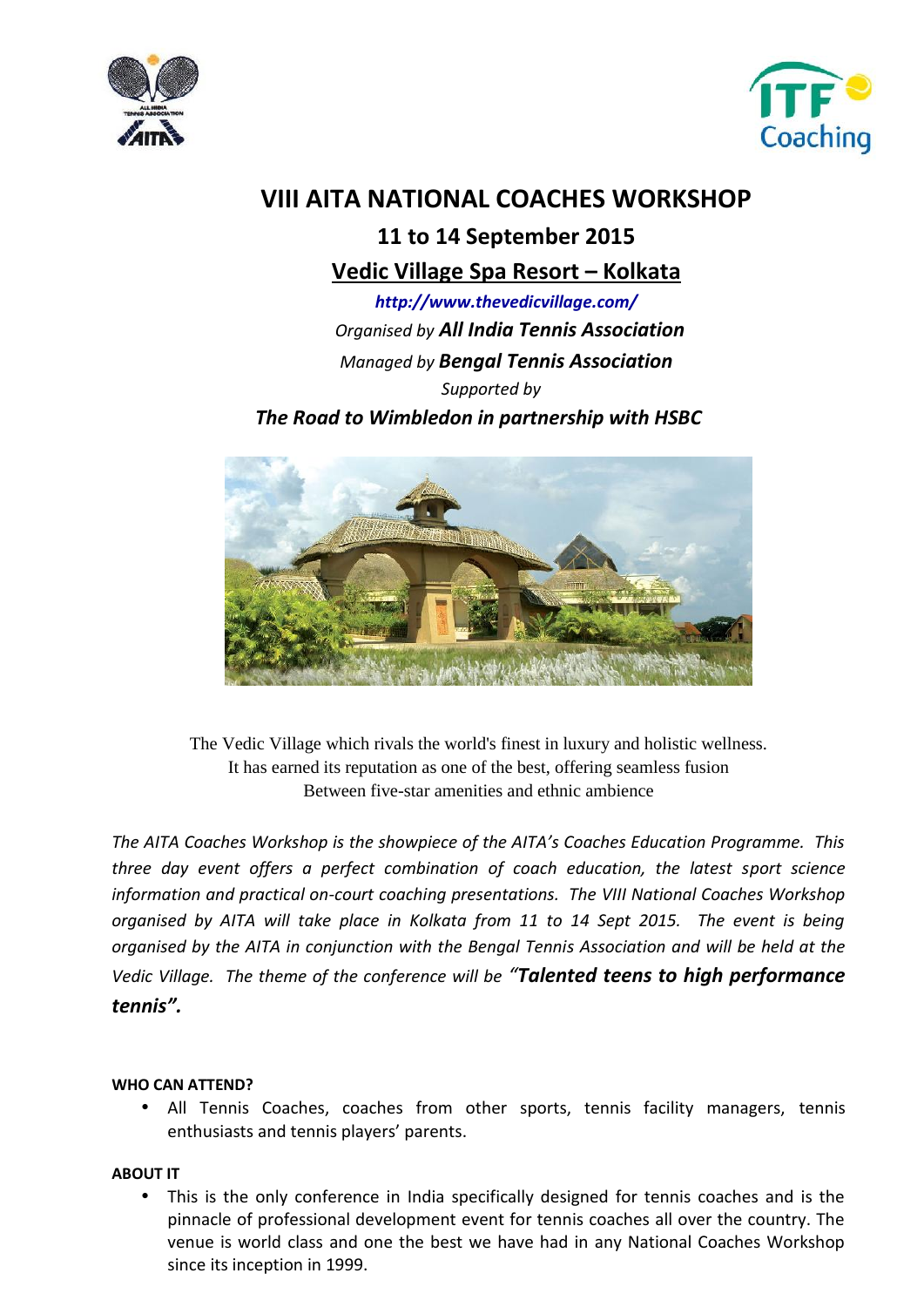



# **11 to 14 September 2015**

**Vedic Village Spa Resort – Kolkata**

## **ORGANISING COMMITTEE**

| Chairman                                                   |                      | Mr. Anil Khanna, President, Asian Tennis Federation & AITA                                                              |                                                                                                                                                         |                                                                                        |
|------------------------------------------------------------|----------------------|-------------------------------------------------------------------------------------------------------------------------|---------------------------------------------------------------------------------------------------------------------------------------------------------|----------------------------------------------------------------------------------------|
| Vice Chairman                                              | $\ddot{\phantom{a}}$ | Mr. Bharat Oza, Hony. Executive Vice President, Secretary General &<br><b>Chairman AITA Coaches Committee</b>           |                                                                                                                                                         |                                                                                        |
| <b>Organizing Secretary</b>                                | $\ddot{\cdot}$       | Mr. Hironmay Chatterjee, President, Bengal Tennis Association                                                           |                                                                                                                                                         |                                                                                        |
| <b>BTA Representative</b>                                  | $\ddot{\cdot}$       | Mr. Mihir Mitra-Hony. Secretary, Bengal Tennis Association<br>Mr. S K Ghosh - Chief Operating Officer                   |                                                                                                                                                         |                                                                                        |
| Director - AITA Coaches Education:                         |                      | Mr. Kawaljeet Singh                                                                                                     | jeettennis@gmail.com<br>09814333744                                                                                                                     |                                                                                        |
| <b>Director Conference</b>                                 |                      | Mr. Gary O'Brien                                                                                                        | garytpro@gmail.com<br>08584999152                                                                                                                       |                                                                                        |
| AITA Coaches Administrator &<br>Conference Co-coordinator: |                      | Mr. Nar Singh                                                                                                           | narsingh@aitatennis.com                                                                                                                                 | 09810029863                                                                            |
| Conference Advisor                                         |                      | Mr. Hemant Bendre                                                                                                       | hemant88@gmail.com                                                                                                                                      | 09890902039                                                                            |
| <b>Members</b>                                             | $\ddot{\cdot}$       | Mr. Nandan Bal<br>Mr. Sunil Yajaman<br>Mr. Manoj Vaidya<br>Mr. Suresh Kumar<br>Mr. Gajendra Singh<br>Mr. M Balachandran | nandan bal@hotmail.com<br>sunilyajaman@gmail.com<br>manojvaidya33@gmail.com<br>sonachalam@yahoo.com<br>gajendra1956@rediffmail.com<br>mbalu68@gmail.com | 09890799577<br>09845933004<br>09819467536<br>09944876298<br>09872574533<br>09886353689 |
| <b>Contact Person</b>                                      |                      | Mr. Gary O' Brien<br>Mr. Ronny Sarkar                                                                                   | garytpro@gmail.com<br>ronnysarkar23@gmail.com<br>Ms. Treta Bhattacharya tretabhattacharyya@gmail.com                                                    | 08584999152<br>09831123607<br>09831221246                                              |

For any other queries people can also contact Workshop's Director, Coordinator and Advisor and all members of the Workshop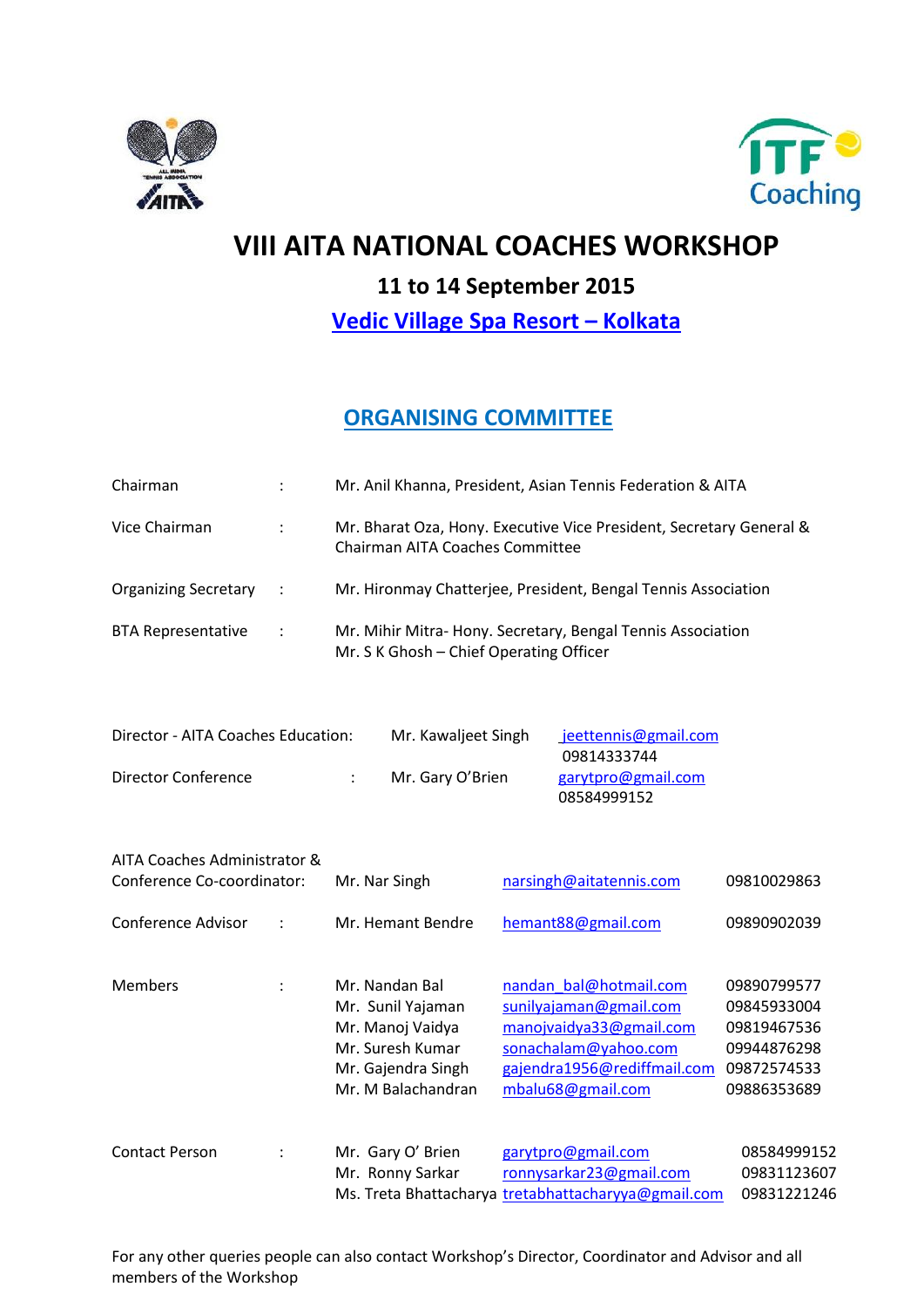

**11 to 14 September 2015**



**Vedic Village Spa Resort – Kolkata**

# **FACT SHEET**

"**Rush to enrol yourself for this enlightening experience**".

| <b>International Speaker</b>           | <b>National Speaker</b> |
|----------------------------------------|-------------------------|
|                                        |                         |
| 1) Mr Paul Hutchins from the Wimbledon | To be confirmed         |
| Foundation                             | Mr Nandan Bal           |
|                                        | Mr Hemant Bendre        |
| 2) Another Speaker from Wimbledon      | Mr Kawaljeet Singh      |
| Foundation                             | Mr Nar Singh            |
|                                        | Mr Gary O' Brien        |
|                                        |                         |

#### **Others national & international Speakers will be announced soon**

#### **Official Hotel RESORT**

Vedic Village Near Lauhati, Shikharpur, P.O - Bagu - Rajarhat - Kolkata - 700135 Landmark - Lauhati Phone: +91 33 6622 9900 Contact No: + 91 9874 365 365

| <b>Contact Person</b> | Mr Gary O' Brien             |
|-----------------------|------------------------------|
|                       | Development Officer          |
|                       | Bengal Tennis Association,   |
|                       | Yuba Bharati Krirangan,      |
|                       | Beside Gate no-2, Sector-3,  |
|                       | Salt Lake, Kolkata - 700098) |
|                       | Email: bengaltennis@vsnl.net |
|                       | Mob: 08584999152             |

#### **Programme**

| Check in   | $11th$ Sept 2015 Time - 1.00 PM onwards |
|------------|-----------------------------------------|
| Conference | $12^{th}$ - 13 <sup>th</sup> Sept 2015  |
| Check out  | $14^{th}$ Sept 2015 Time - 10.00 AM     |

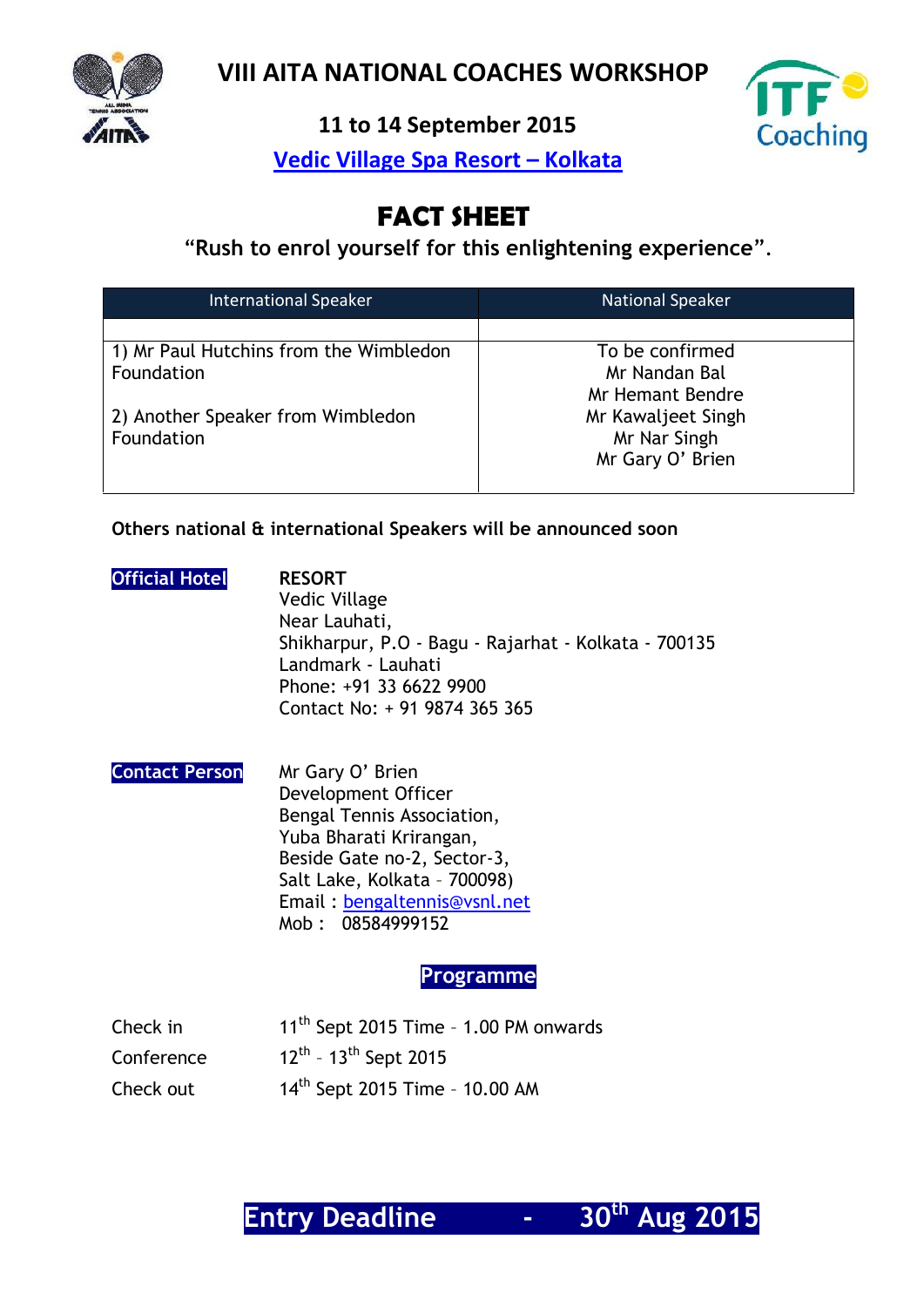### **Package Cost**

Full package price based on twin sharing room:–

*(Spacious 2 bed rooms homes with a rooftop terrace garden and a very own private swimming pool).*

| Registration up to 30 <sup>th</sup> Aug 2015 | Rs. 13,500/- (Per Person) | (Non Refundable) |
|----------------------------------------------|---------------------------|------------------|
| Spouse also welcome                          | Rs. 13,500/- (Per person) | (Non Refundable) |
| <i>**</i> For Local coaches                  | Rs. 7,000/- per person    | (Non Refundable) |
| Registration after deadline                  | Rs. 15,000/- per person   | (Non Refundable) |
| (31 Aug to 07 Sept 2015)                     |                           |                  |

\*\* **For Local Coaches** - (This includes access to workshop, lunch and coffee on 12<sup>th</sup> & 13<sup>th</sup> Sept and use of all facilities and Official Dinner on 13<sup>th</sup> Sept 2015.

**Onsite Registration –** Coach can register at the site if seats/rooms are available

*(DD to be issued in favour of Bengal Tennis Association payable at Kolkata and send to Mr Mihir Mitra, Hony Secretary, Bengal Tennis Association Salt Lake City, Kolkata-*700098

### **Hospitality**

Hospitality will start with dinner on 11<sup>th</sup> September and ends with Breakfast on 14<sup>th</sup> September 2015.

Full package includes:

- Airport pick up and drop (People are coming by train they should reach BTA at address ÷ mentioned above)
- Welcome Drink
- Accommodation of 3 nights and 4 days
- 3 buffet breakfasts
- 2 buffet lunches
- 3 buffet dinners (Including Official Dinner with cocktail)
- Two daily coffee breaks
- Access to the entire conference programme
- ÷ Goodie Bag

**Official Dinner with cocktail - 13th Sept 2015**

#### **Dress Code**

- Tennis Gear during the workshop ∸
- Smart casual for the Official Dinner÷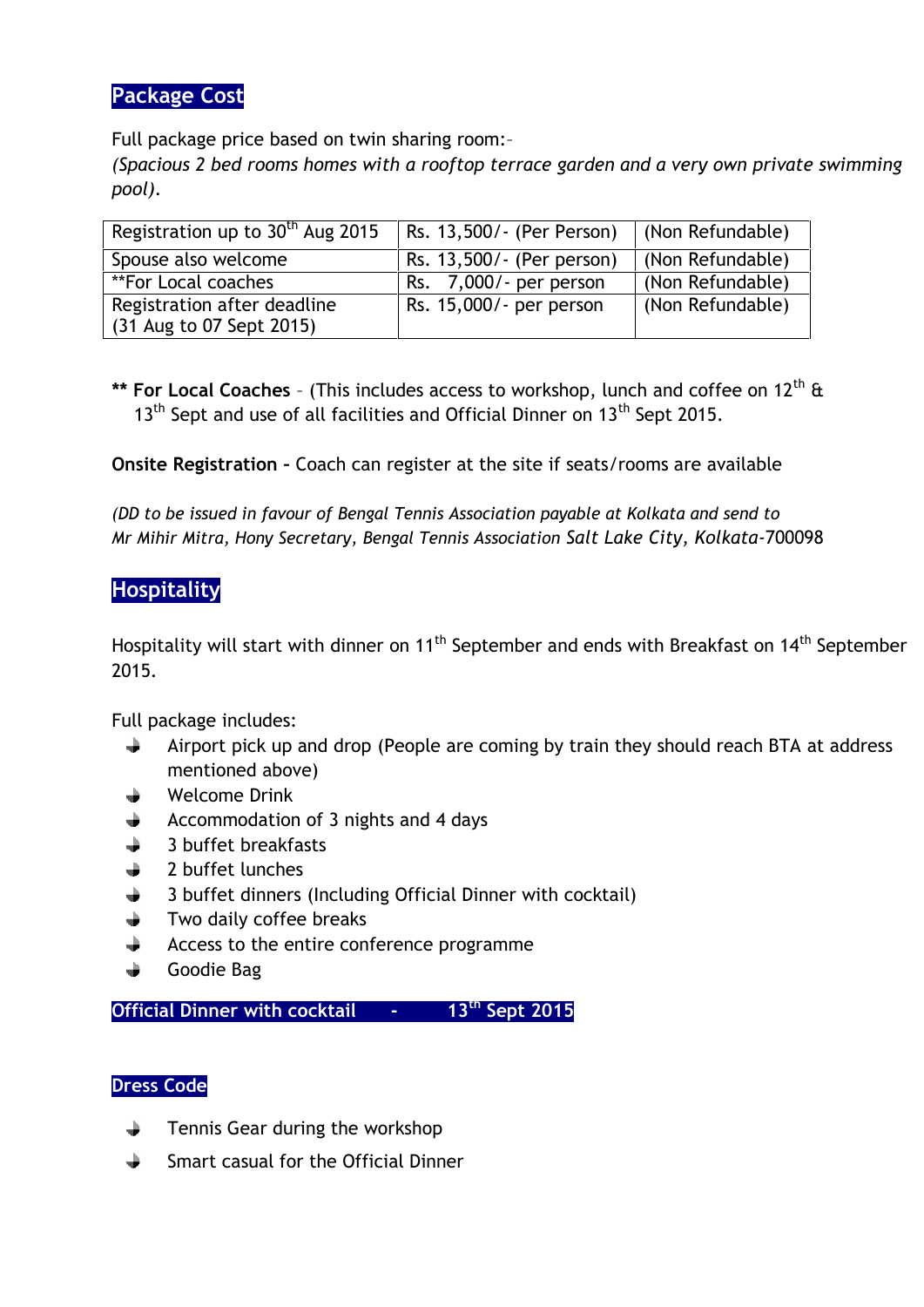



# **11 to 14 September 2015**

**Vedic Village – Kolkata**

## **REGISTRATION FORM**

**(FILL IN BLOCK LETTERS)**

|                       |                                                                                                                                                                                                   | MIDDLE NAME | SURNAME |  |
|-----------------------|---------------------------------------------------------------------------------------------------------------------------------------------------------------------------------------------------|-------------|---------|--|
|                       | Date of Birth $\sqrt{2}$ Date of Birth $\sqrt{2}$                                                                                                                                                 |             | Female  |  |
|                       |                                                                                                                                                                                                   |             |         |  |
|                       |                                                                                                                                                                                                   |             |         |  |
|                       |                                                                                                                                                                                                   |             |         |  |
|                       |                                                                                                                                                                                                   |             |         |  |
|                       |                                                                                                                                                                                                   |             |         |  |
|                       |                                                                                                                                                                                                   |             |         |  |
|                       |                                                                                                                                                                                                   |             |         |  |
| bengaltennis@vsnl.net | Please provide a Passport size picture for Accreditation purpose along with the form or a high resolution picture could be emailed to                                                             |             |         |  |
|                       | I would like to register for (Please V in the box):                                                                                                                                               |             |         |  |
| А:                    | Full conference package (With Accommodation) - Rs. 13,500                                                                                                                                         |             |         |  |
| <b>B:</b>             | Local Coaches - Rs. 7,000                                                                                                                                                                         |             |         |  |
|                       |                                                                                                                                                                                                   |             |         |  |
| Departure             |                                                                                                                                                                                                   |             |         |  |
|                       |                                                                                                                                                                                                   |             |         |  |
| <b>Payment method</b> |                                                                                                                                                                                                   |             |         |  |
|                       |                                                                                                                                                                                                   |             |         |  |
|                       | Bank Name & Branch                                                                                                                                                                                |             |         |  |
|                       | (Please mention your name and mobile number behind the Draft and send it to Bengal Tennis<br>Association, Yuba Bharati Krirangan, Beside Gate no-2, Sector-3, Salt Lake, Kolkata - 700098)        |             |         |  |
|                       |                                                                                                                                                                                                   |             |         |  |
|                       | As a participant in the AITA National Coaches' Conference, I consent to AITA taking, retaining and<br>reproducing photographs, Videos, names, likeness and any other material obtained during the |             |         |  |

reproducing photographs, Videos, names, likeness and any other material obtained during the conference. All these shall remain the property of AITA and maybe used by it during or after as any marketing / promotional materials.

Signature of the Participant \_\_\_\_\_\_\_\_\_\_\_\_\_\_\_\_\_\_\_\_\_\_\_\_\_\_\_\_\_\_\_\_\_\_\_\_\_\_\_\_\_\_\_\_\_\_\_\_\_\_\_\_\_\_\_\_\_

Date: \_\_\_\_\_\_\_\_\_\_\_\_\_\_\_\_\_\_\_\_\_\_\_\_\_\_ Place: \_\_\_\_\_\_\_\_\_\_\_\_\_\_\_\_\_\_\_\_\_\_\_\_\_\_\_\_\_\_\_\_\_\_\_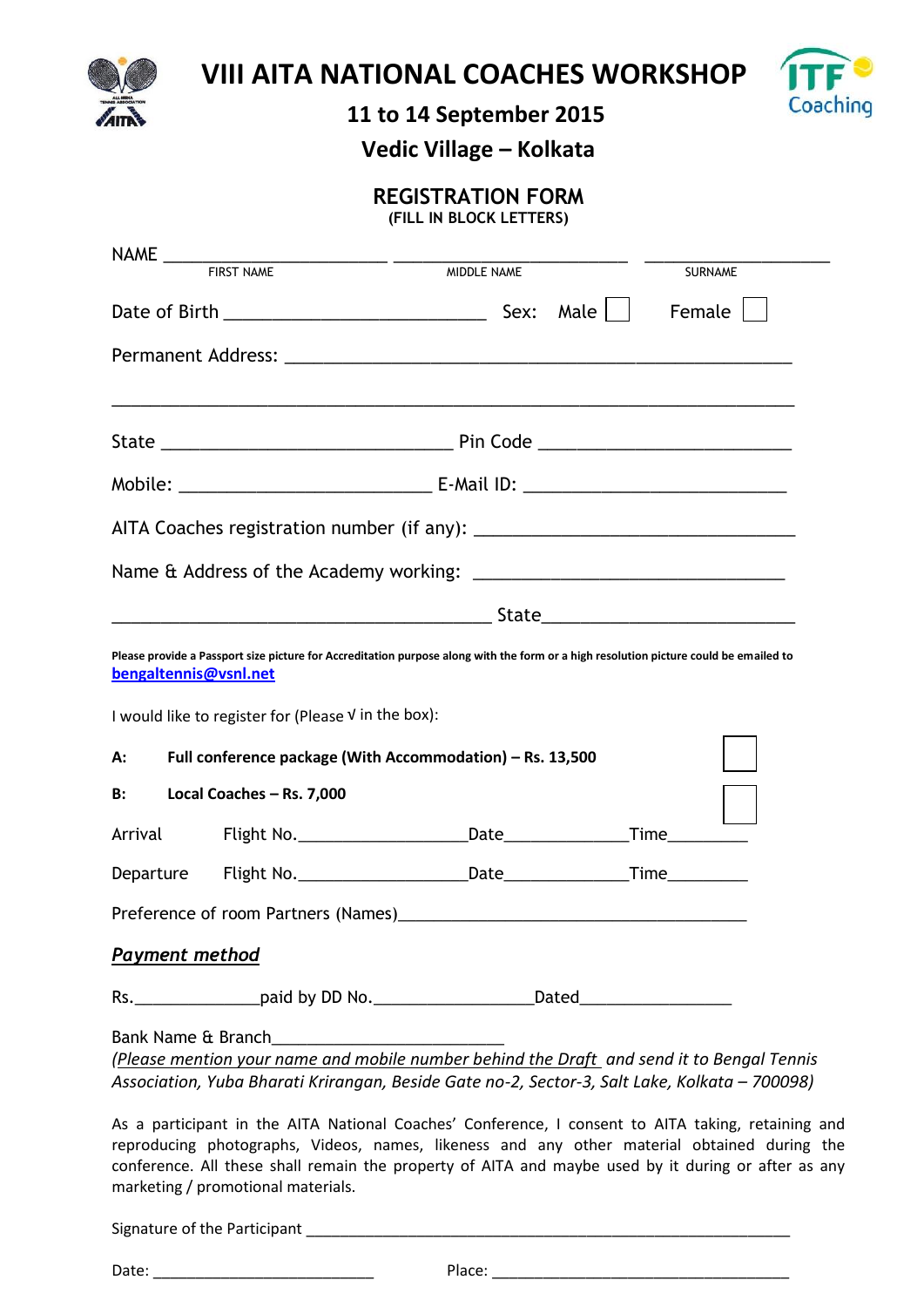# **National Coaches Workshop**

**CONFIRMED PARTICIPANTS**

| <b>NAME</b>                | <b>STATE</b>   |
|----------------------------|----------------|
| S.Narendranath             | Andhra Pradesh |
| K. Subbarao                | Andhra Pradesh |
| Sivaprasad V Gara          | Andhra Pradesh |
| <b>Rahul Kumar Mohanty</b> | Assam          |
| Annada Borthakur           | Assam          |
| Amarjit Phukan             | Assam          |
| Shiv Kumar Prajapati       | Assam          |
| Rupam Boro                 | Assam          |
| Pinak Gogoi                | Assam          |
| Priyanuj Lahkar            | Assam          |
| Wamique Ansari             | Assam          |
| Suman Debnath              | Assam          |
| Wasim Raja                 | Assam          |
| Deepchand Prasad           | Assam          |
| <b>Kunal Aikat</b>         | <b>Bihar</b>   |
| Satish Prasad              | <b>Bihar</b>   |
| Manjit Singh               | Chandigarh     |
| Lalit Tandon               | Chandigarh     |
| Henry Santiago             | Chattisgarh    |
| Rohin Santiago             | Chattisgarh    |
| Rupendra Singh             | Chattisgarh    |
| Dr. Jadwansh Kushwaha      | Chattisgarh    |
| Shishir Mishra             | Chattisgarh    |
| Umesh Luthra               | Delhi          |
| Parul Verma                | Delhi          |
| Sachin Singh               | Delhi          |
| <b>Rahul Thakur</b>        | Delhi          |
| Vikramjeet                 | Delhi          |
| Nitin                      | Delhi          |
| <b>Bharat Kumar</b>        | Delhi          |
| Sandeep Kumar Sharma       | Delhi          |
| Sukhbeer Kumar             | Delhi          |
| Ganish Kumar               | Delhi          |
| Yogesh Kumar               | Delhi          |
| Subhan Khan                | Delhi          |
| Sharad Kumar Rajput        | Delhi          |
| Kuldeep Singh              | Delhi          |
| Vikas Morya                | Delhi          |
| Sukhbeer Morya             | Delhi          |
| Shadma                     | Delhi          |
| Mohsin Ahmed               | Delhi          |
| Mohd Waseem                | Delhi          |
| Asif Ali                   | Delhi          |
| Deepak Nair                | Delhi          |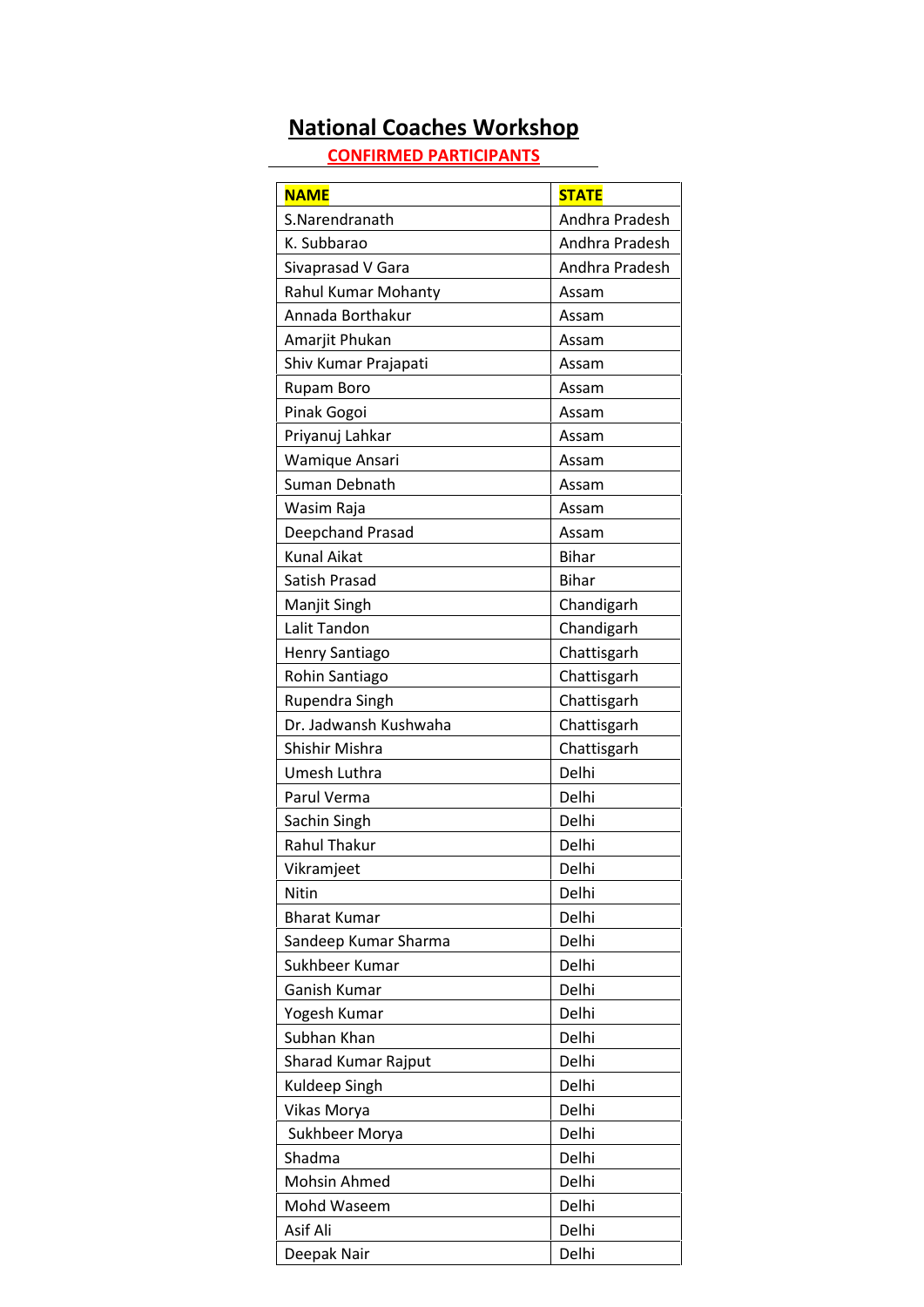| Sarfaraz Navas                | Delhi             |
|-------------------------------|-------------------|
| Jigar Vidyut Jetly            | Gujarat           |
| Vinay Narayan Mahto           | Gujarat           |
| <b>Dharmesh Natvar Parmar</b> | Gujarat           |
| <b>Bharat Natvar Parmar</b>   | Gujarat           |
| Pramesh Modi                  | Gujarat           |
| Devinder Singh Bhusari        | Gujarat           |
| Parvin Kumar                  | Haryana           |
| Peter Vijay Kumar             | Karnataka         |
| Amar Reddy Ramachandra        | Karnataka         |
|                               | Madhya            |
| Virendra Singh Goud           | Pradesh           |
|                               | Madhya            |
| Setu Pande                    | Pradesh           |
| Supriya Mallaya               | Maharashtra       |
| <b>Nusrat Shah</b>            | Maharashtra       |
| Praveen Zite                  | Maharashtra       |
| Ramayya Konkatti              | Maharashtra       |
| Vijay Kurade                  | Maharashtra       |
| Maruti Raut                   | Maharashtra       |
| Aditya Chougule               | Maharashtra       |
| Manoj Kusalkar                | Maharashtra       |
| Utsav Mukherjee               | Maharashtra       |
| <b>Shashikant Thombare</b>    | Maharashtra       |
| Arshad Nurmahanmad Desai      | Maharashtra       |
| Vishal Tulsidas Rathod        | Maharashtra       |
| Sandeep Dhaigude              | Maharshtra        |
| <b>Tushar Dahigude</b>        | Maharashtra       |
| Jaideep Vazirani              | Maharashtra       |
| Deepna Vazirani               | Maharshtra        |
| Altaf Vahanvaty               | Maharashtra       |
| Vinoy Parakunnil              | Maharashtra       |
| Sanjeev Singhania             | Meghalaya         |
| Calvin Lalremsiama            | Mizoram           |
| Rajesh Kanungo                | Odisha            |
| <b>Uttam Kumar Swain</b>      | Odisha            |
| Rupinder Saini (Peter)        | Punjab            |
| Ravneet Saini                 | Punjab            |
| Anil Kumar                    | Punjab            |
| Vikramjeet                    | Punjab            |
| <b>Rohit Malik</b>            | Rajasthan         |
| Gurdarshan Singh Ramana       | Rajasthan         |
| <b>Bharat Singh Chauhan</b>   | Rajasthan         |
| Nandan Ravi Latha             | <b>Tamil Nadu</b> |
| S. Parthiban                  | <b>Tamil Nadu</b> |
| Mohan Krishnan                | <b>Tamil Nadu</b> |
| Raghavan Vivekanada Murthy    | <b>Tamil Nadu</b> |
| M Rajkumar                    | <b>Tamil Nadu</b> |
| Murali Krishnan               | <b>Tamil Nadu</b> |
| S. Arun Prasanth              | <b>Tamil Nadu</b> |
| Marshal Arulraj               | <b>Tamil Nadu</b> |
|                               |                   |